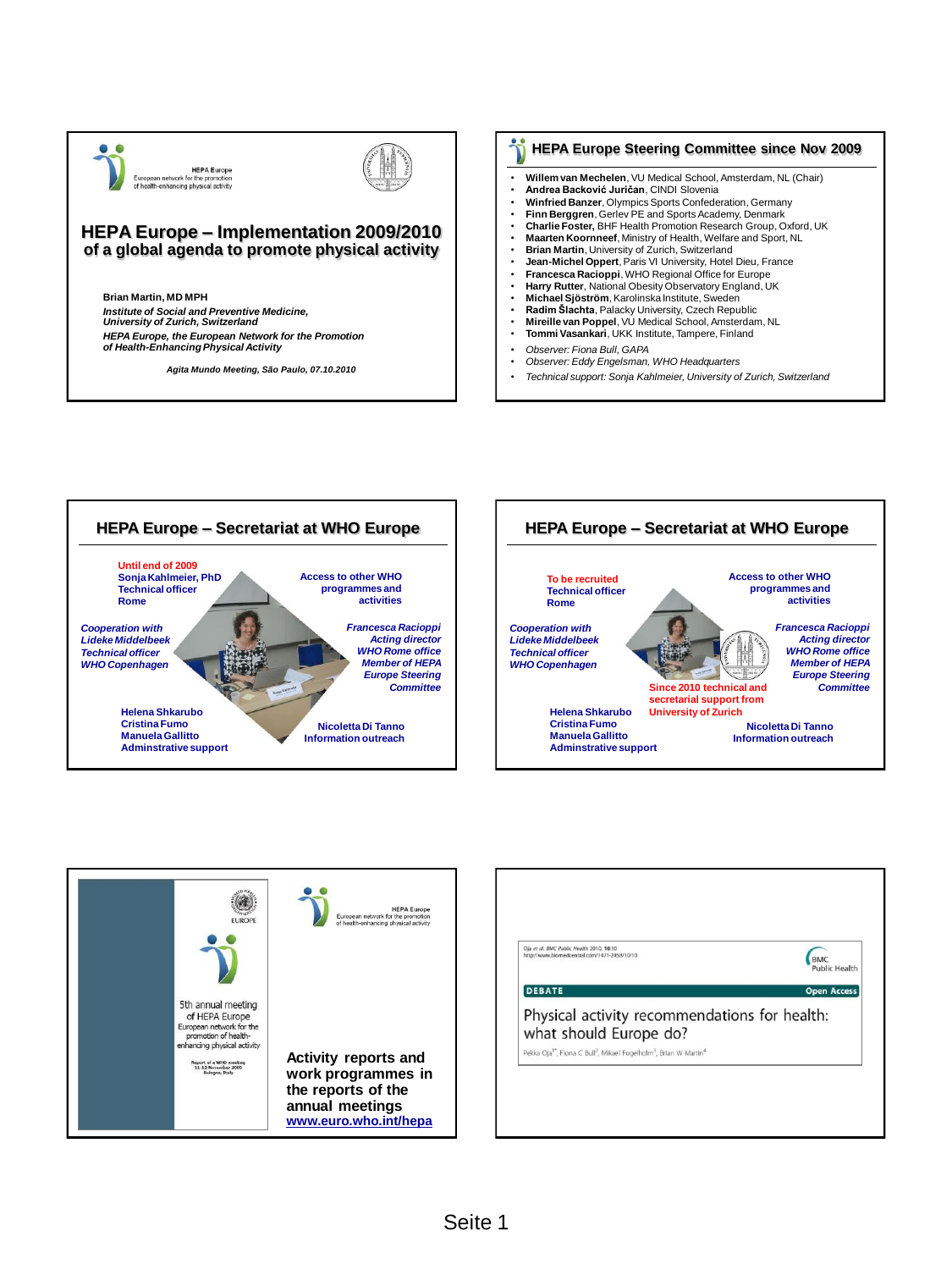| <b>HEPA Europe Work Programme 2009/2010</b>                                                                                                                                                   | 1/3 |
|-----------------------------------------------------------------------------------------------------------------------------------------------------------------------------------------------|-----|
| <b>Networking and cooperation</b>                                                                                                                                                             |     |
| Title and aim of the activity                                                                                                                                                                 |     |
| Coordination and cooperation with other activities, projects, and networks to join forces<br>with key partners and to benefit from synergies                                                  |     |
| Support and contributions to other conferences and events upon request                                                                                                                        |     |
| Information dissemination<br>Title and aim of the activity                                                                                                                                    |     |
|                                                                                                                                                                                               |     |
| Maintenance, regular updating and further development of the HEPA Europe website<br>(www.euro.who.int/hepa)                                                                                   |     |
| Holding of the 6 <sup>th</sup> annual meeting HEPA Europe (26 November 2009), back-to-back with<br>the 2 <sup>nd</sup> HEPA Europe conference (24-25 November 2010) (Olomouc, Czech Republic) |     |
| Dissemination of products and publications of HEPA Europe, including realizing<br>translations                                                                                                |     |

Continue updating and expanding an inventory of existing approaches, policy documents<br>and targets related to physical activity promotion in different countries to facilitate<br>information access for Member States, and contri database on nutrition, obesity and physical activity (NOPA)









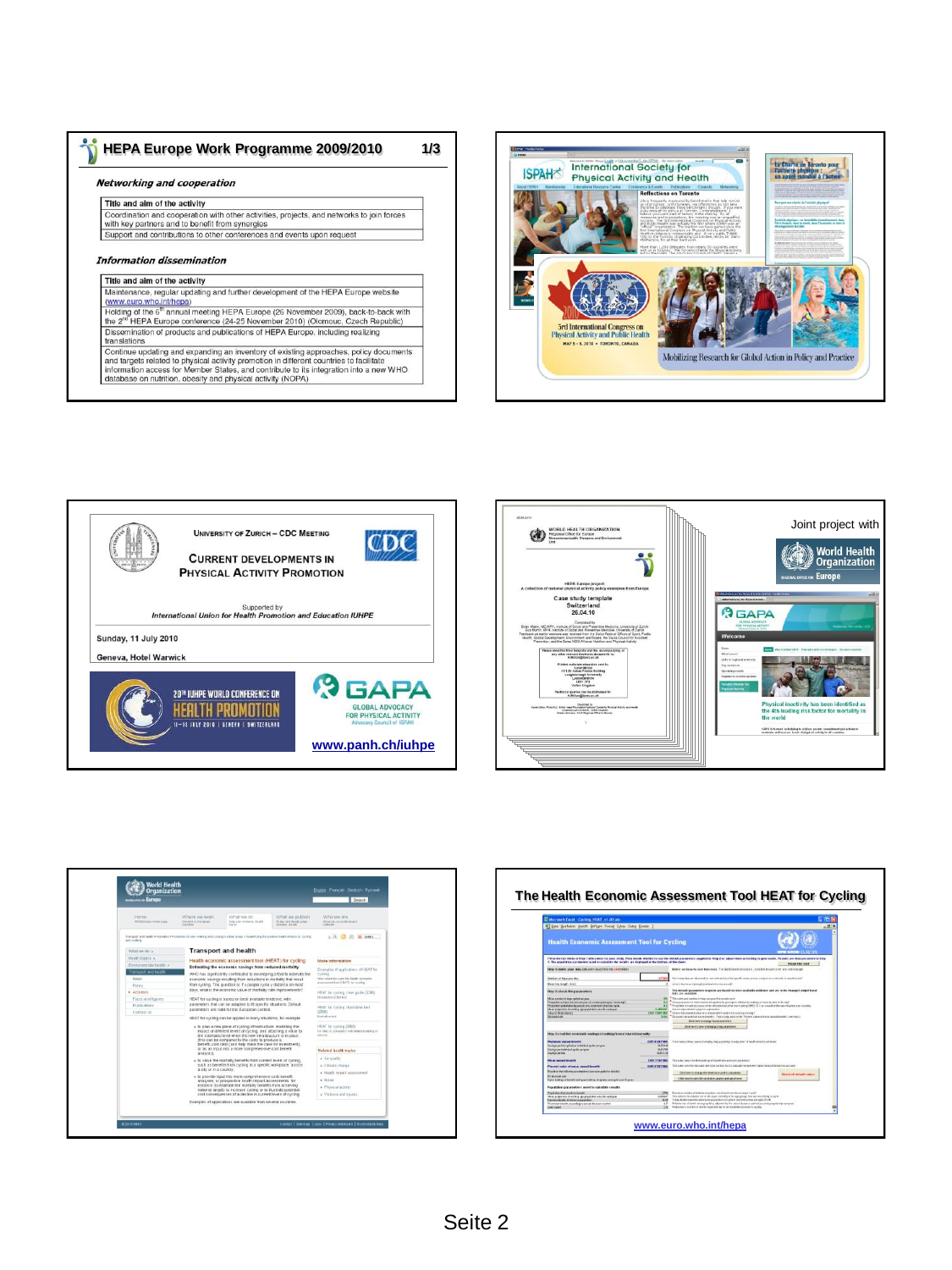

| Projects, reports and products |                                                                                                                                                                                                                                                       |  |
|--------------------------------|-------------------------------------------------------------------------------------------------------------------------------------------------------------------------------------------------------------------------------------------------------|--|
|                                | Title and aim of the activity                                                                                                                                                                                                                         |  |
|                                | Collection and analysis of examples and development of case studies of national<br>approaches to physical activity promotion, including challenges to overcome and lessons<br>learned with a focus on inter-ministerial and inter-sectoral approaches |  |
|                                | Continue dissemination of guidance on economic valuation of health benefits from cycling<br>and walking and Health Economic Assessment Tool (HEAT) for cycling; development of<br><b>HEAT</b> for walking                                             |  |
|                                | Continue the exchange of experiences in physical activity and sports promotion in children<br>and adolescents, based on in-depth analysis of selected national approaches                                                                             |  |
|                                | Promote information sharing and the coordination on the promotion of HEPA in primary<br>care settings                                                                                                                                                 |  |
|                                | Finalize framework on and implement the Sport Clubs for Health Programme                                                                                                                                                                              |  |
|                                | Launch working group on HEPA promotion in socially disadvantaged groups                                                                                                                                                                               |  |
|                                | Launch working group on occupational HEPA promotion                                                                                                                                                                                                   |  |
|                                | Launch working group on monitoring and surveillance of physical activity                                                                                                                                                                              |  |
|                                | Finalization and publication of a general framework for physical activity promotion policy                                                                                                                                                            |  |





## **HEPA Europe recommendations for the use of questionnaires and objective measurement tools in monitoring and surveillance of PA in the adult population**  $\cdot$  Local and national use  $\leftarrow$  standardised questionnaire instruments with demonstrated reliability and validity Specific purpose of the survey  $\leftarrow$  QAPAQ checklist. • International comparison and integration  $\leftarrow$ internationally standardised questionnaire instruments with demonstrated reliability and validity (currently IPAQ short, GPAQ, and IPAQ long)  $\cdot$  Improved intercultural and international comparison  $\leftarrow$ combination of questionnaires with objective measurements (examples Surveys ABC in Sweden and NHANES in US)